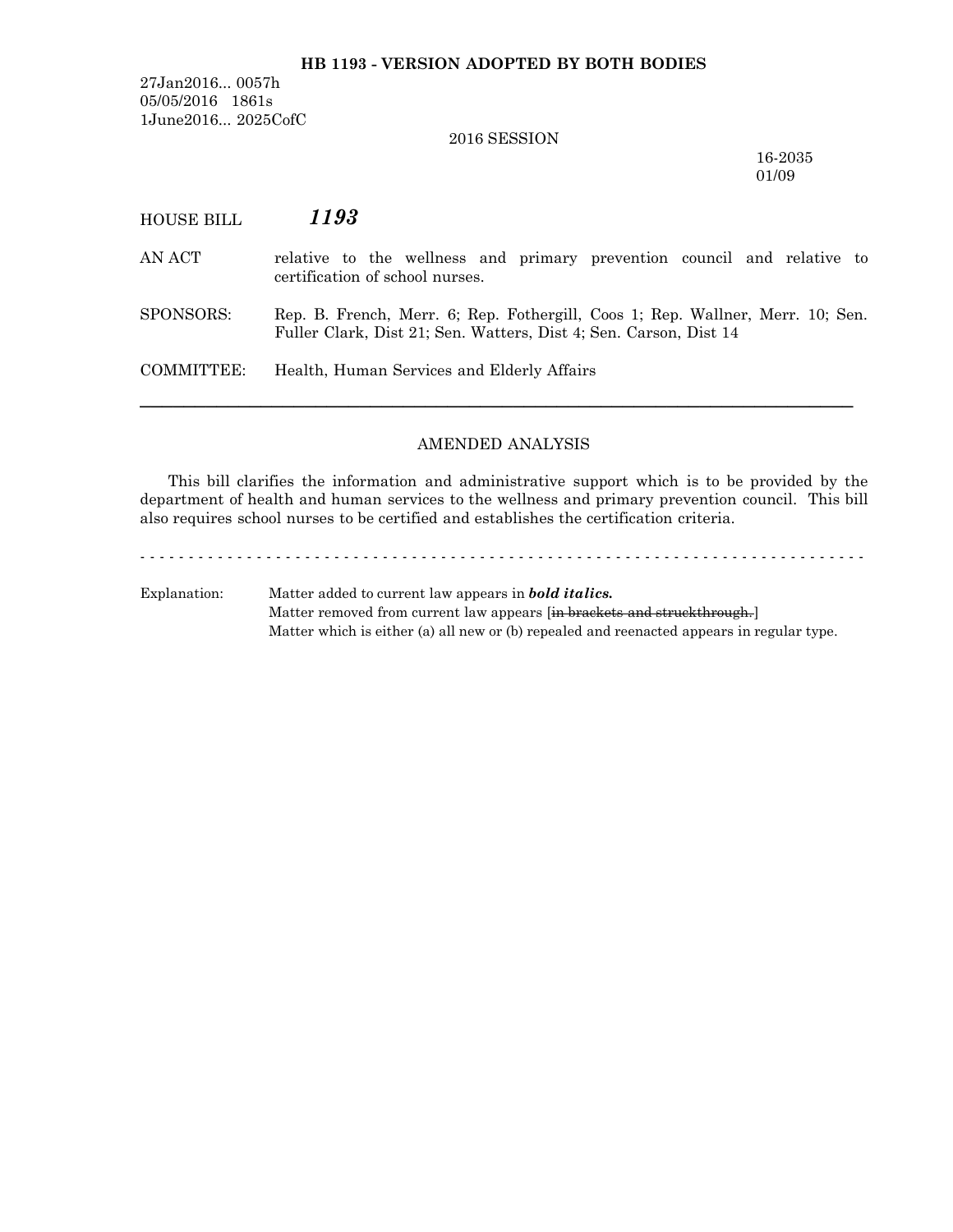#### **HB 1193 - VERSION ADOPTED BY BOTH BODIES**

27Jan2016... 0057h 05/05/2016 1861s 1June2016... 2025CofC 16-2035

01/09

#### STATE OF NEW HAMPSHIRE

#### *In the Year of Our Lord Two Thousand Sixteen*

AN ACT relative to the wellness and primary prevention council and relative to certification of school nurses.

*Be it Enacted by the Senate and House of Representatives in General Court convened:*

1 Wellness and Primary Prevention Council; Duties Amend RSA 126-M:3, III(c) to read as follows: 1 2

(c) *After consultation with* the council*, the department of health and human services* shall, to the extent of available funds, [seek] *provide* a coordinator of wellness and primary prevention programs, to assist the council in the performance of its duties. The department of health and human services shall provide information and administrative support to the council as [is reasonable and requested by the council] *the department may deem reasonable*. 3 4 5 6 7 8

2 School Health Services; School Nurses. Amend RSA 200:29 to read as follows:

200:29 School Nurse; *Certification.* 10

9

*I.* Each school board may appoint a school nurse to function in the school health program, and provide said nurse with proper facilities and equipment. A school nurse shall be a registered professional nurse currently licensed in New Hampshire *and certified by the state board of education.* 11 12 13 14

*II.(a) An individual shall have the following entry level requirements to be certified as a school nurse:* 15 16

*(1) Have completed a board of nursing approved registered nursing program at the bachelor's degree level or higher under RSA 326-B; and* 17 18

*(2) Have 3 years current experience in pediatric nursing or other related nursing areas.* 19 20

*(b) An applicant for certification as a school nurse shall have the skills, competencies, and knowledge in the following areas:* 21 22

*(1) In the area of delivery of the school nursing services, the skills and abilities to:* 23 24

*(A) Assess student's health or situation through analysis of data collected and synthesize comprehensive data.* 25 26

*(B) Identify outcomes and develop plans for individual students or situations including strategies and alternatives.* 27 28

*(C) Implement interventions identified in the plan of care/action,* 29